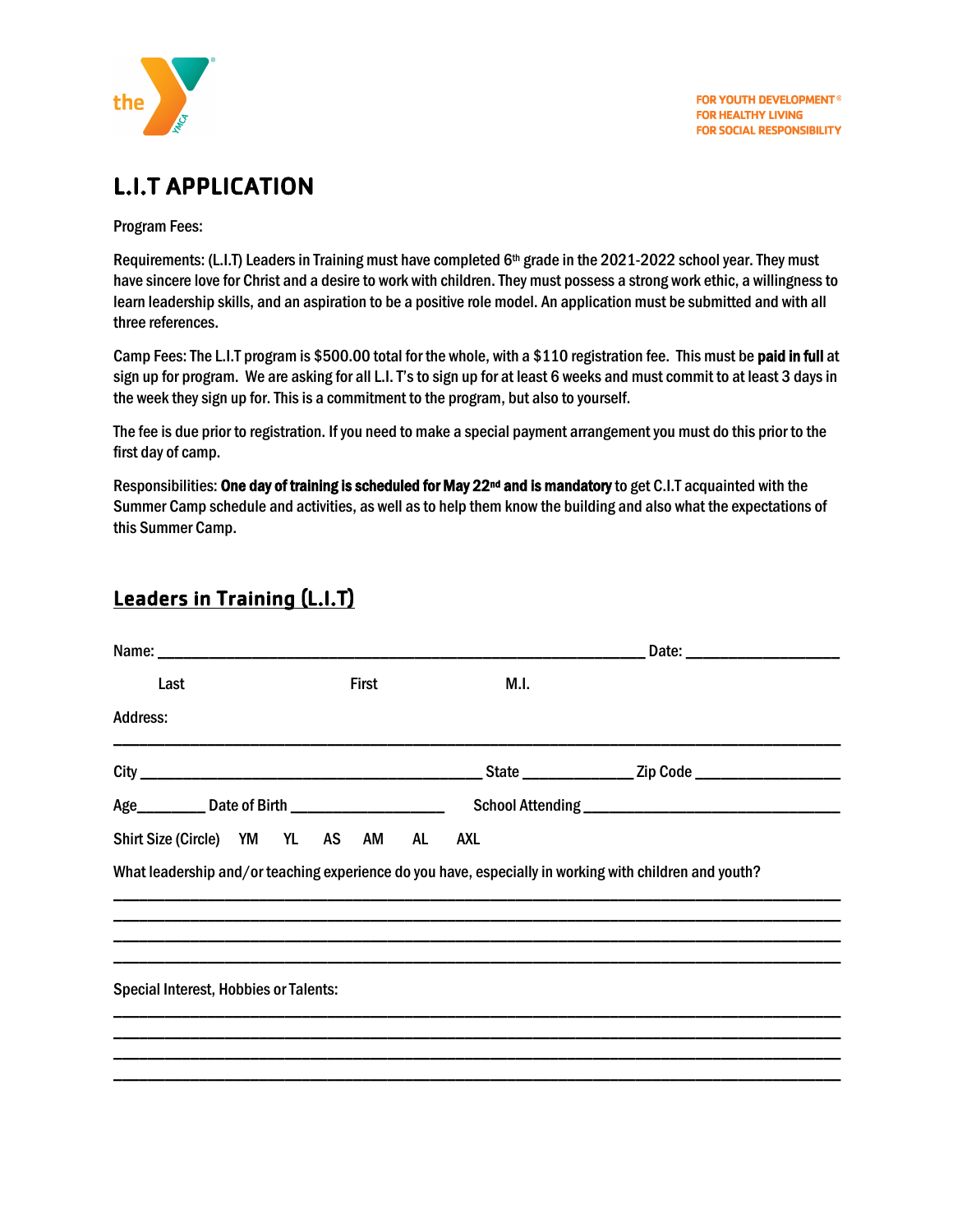

Please indicate any special medical information or condition that may be helpful to know in the event of an emergency:

If you had to pick a fruit or vegetable to describe your personality what would it be and why?

Who in your life would consider you a mentor and why?

What do you feel would be the best quality that you have to bring to the summer camp children this summer?

Why do you think we should pick you as a C.I.T this year?

What have you done this week to show someone that you care?

What do you want to be when you grow up?

If you could have dinner with anyone who would you pick? (Alive or Dead)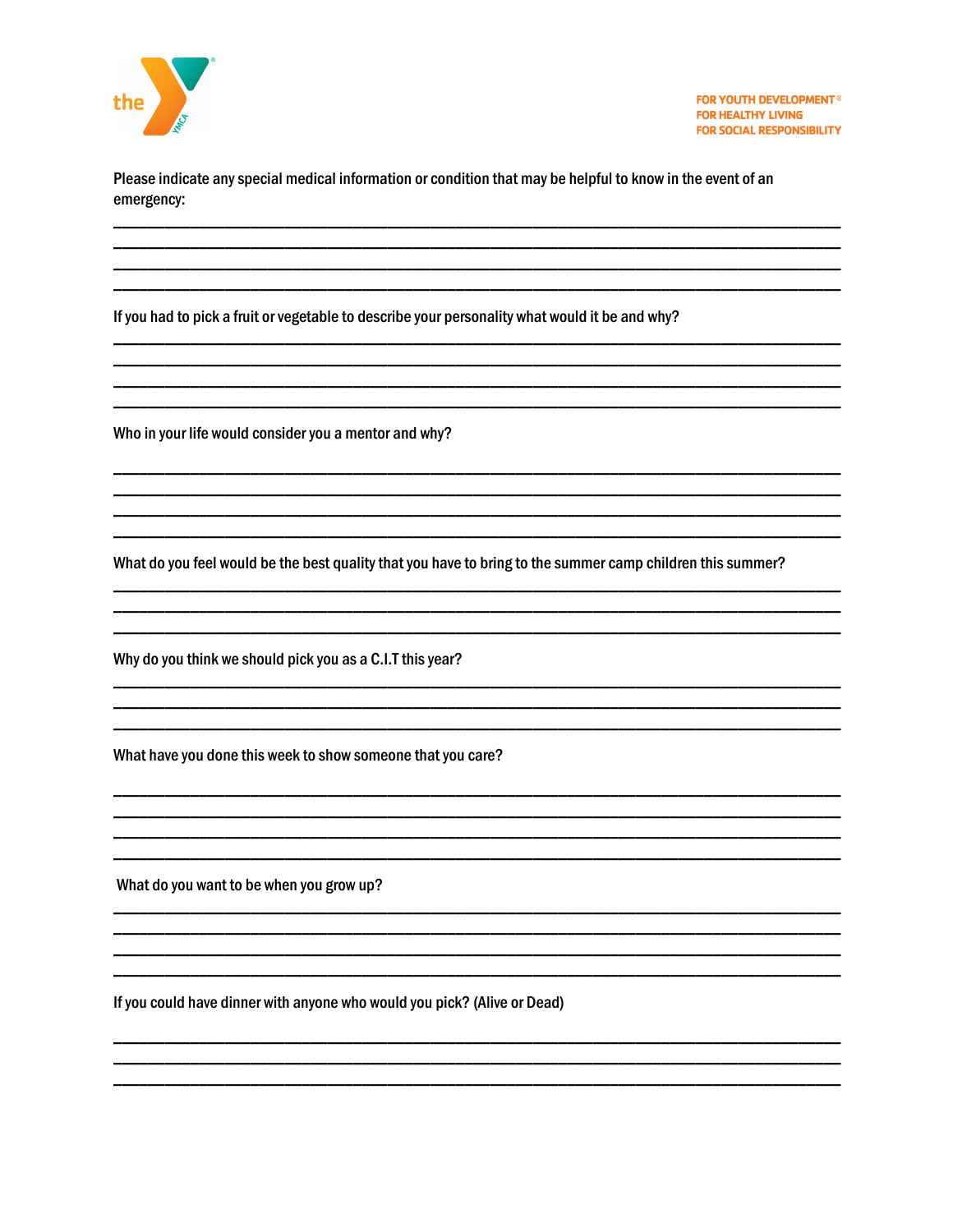

You can only take two items with you on vacation with your family what would you pick?

Parents Name

Parents Phone

Parent/ Guardian Signature:

\_\_\_\_\_\_\_\_\_\_\_\_\_\_\_\_\_\_\_\_\_\_\_\_\_\_\_\_\_\_\_\_\_\_\_\_\_\_\_\_\_\_\_\_\_\_\_\_\_\_\_\_\_\_\_\_\_\_\_\_\_\_\_\_\_\_\_\_\_ Date \_\_\_\_\_\_\_\_\_\_\_

I, \_\_\_\_\_\_\_\_\_\_\_\_\_\_\_\_\_\_\_\_\_\_\_\_\_\_\_\_\_\_\_\_\_\_\_\_\_\_\_\_\_\_\_\_\_ agree to serve, if accepted, as a C.I.Tthe summer camp program during the following weeks: (please mark the weeks you will be available to serve as a C.I.T.)

\_\_\_\_\_\_\_\_\_\_\_\_\_\_\_\_\_\_\_\_\_\_\_\_\_\_\_\_\_\_\_\_\_\_\_\_\_\_\_\_\_\_\_\_\_\_\_\_\_\_\_\_\_\_\_\_\_\_\_\_\_\_\_\_\_\_\_\_\_\_\_\_\_\_\_\_\_\_\_\_\_\_\_\_\_ \_\_\_\_\_\_\_\_\_\_\_\_\_\_\_\_\_\_\_\_\_\_\_\_\_\_\_\_\_\_\_\_\_\_\_\_\_\_\_\_\_\_\_\_\_\_\_\_\_\_\_\_\_\_\_\_\_\_\_\_\_\_\_\_\_\_\_\_\_\_\_\_\_\_\_\_\_\_\_\_\_\_\_\_\_ \_\_\_\_\_\_\_\_\_\_\_\_\_\_\_\_\_\_\_\_\_\_\_\_\_\_\_\_\_\_\_\_\_\_\_\_\_\_\_\_\_\_\_\_\_\_\_\_\_\_\_\_\_\_\_\_\_\_\_\_\_\_\_\_\_\_\_\_\_\_\_\_\_\_\_\_\_\_\_\_\_\_\_\_\_ \_\_\_\_\_\_\_\_\_\_\_\_\_\_\_\_\_\_\_\_\_\_\_\_\_\_\_\_\_\_\_\_\_\_\_\_\_\_\_\_\_\_\_\_\_\_\_\_\_\_\_\_\_\_\_\_\_\_\_\_\_\_\_\_\_\_\_\_\_\_\_\_\_\_\_\_\_\_\_\_\_\_\_\_\_

\_\_\_\_\_\_\_\_\_\_\_\_\_\_\_\_\_\_\_\_\_\_\_\_\_\_\_\_\_\_\_\_\_\_\_\_\_\_\_\_\_\_\_\_\_\_\_\_\_\_\_\_\_\_\_\_\_\_\_\_\_\_\_\_\_\_\_\_\_\_\_\_\_\_\_\_\_\_\_\_\_\_\_\_\_

\_\_\_\_\_\_\_\_\_\_\_\_\_\_\_\_\_\_\_\_\_\_\_\_\_\_\_\_\_\_\_\_\_\_\_\_\_\_\_\_\_\_\_\_\_\_\_\_\_\_\_\_\_\_\_\_\_\_\_\_\_\_\_\_\_\_\_\_\_\_\_\_\_\_\_\_\_\_\_\_\_\_\_\_\_

| Week                    | <b>Dates</b>                                    | Full Time (4-5 Days) | Part Time (Up to 3 days) |
|-------------------------|-------------------------------------------------|----------------------|--------------------------|
| 1                       | May 31st - June 3rd                             |                      |                          |
| $\overline{2}$          | June 6th-June 10th                              |                      |                          |
| 3                       | June $13th$ – June $17th$                       |                      |                          |
| 4                       | June $20th$ – June $24th$                       |                      |                          |
| $5\phantom{.0}$         | June 27th - July 1st                            |                      |                          |
| $6\phantom{1}6$         | July 5th - July 8th                             |                      |                          |
| $\overline{\mathbf{r}}$ | July 11th - July 15th                           |                      |                          |
| 8                       | July 18th - July 22nd                           |                      |                          |
| 9                       | July 25th - July 29th                           |                      |                          |
| 10                      | August 1 <sup>st</sup> - August 5 <sup>th</sup> |                      |                          |
| 11                      | August 8th - August 12th                        |                      |                          |

Training I must be in attendance: May 22nd 1:15 pm- 4:00pm

I understand the completion of the application for the Summer Counselor in training Program or acceptance in previous summers does NOT automatically assure me a position in this program for 2022.

\_\_\_\_\_\_\_\_\_\_\_\_\_\_\_\_\_\_\_\_\_\_\_\_\_\_\_\_\_\_\_\_\_\_\_\_\_\_\_\_\_\_\_\_\_\_\_\_\_\_\_\_\_\_\_\_\_\_\_\_\_\_\_\_\_ Date: \_\_\_\_\_\_\_\_\_\_\_\_\_\_

C.I.T Applicant Signature

\_\_\_\_\_\_\_\_\_\_\_\_\_\_\_\_\_\_\_\_\_\_\_\_\_\_\_\_\_\_\_\_\_\_\_\_\_\_\_\_\_\_\_\_\_\_\_\_\_\_\_\_\_\_\_\_\_\_\_\_\_\_\_\_\_ Date: \_\_\_\_\_\_\_\_\_\_\_\_\_\_